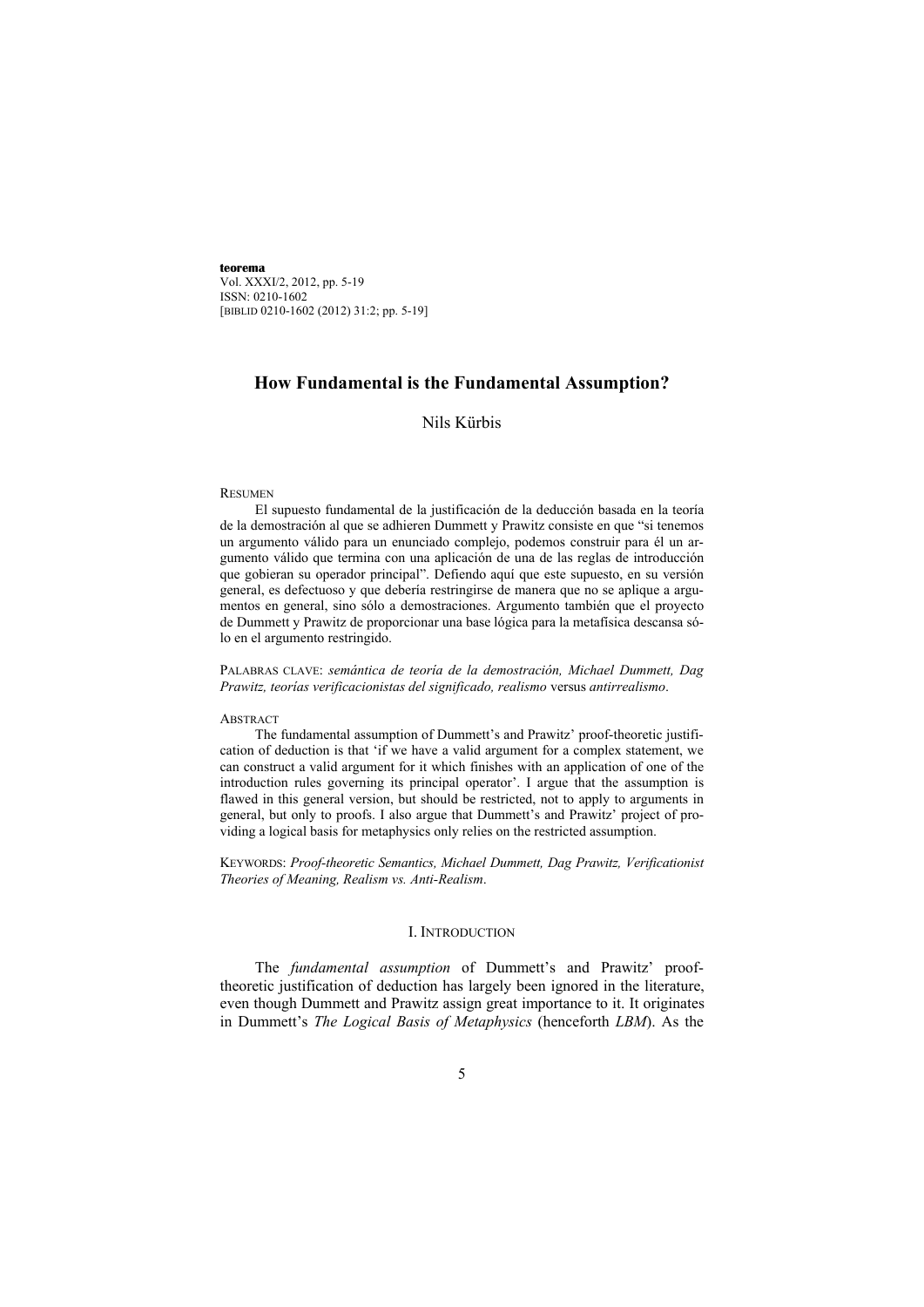name indicates, Dummett places it at the foundations of the proof-theoretic justification of deduction. Prawitz agrees that it is of central importance to their project, where the meanings of sentences are specified by what count as their direct verifications, so that the meanings of logical constants are specified in terms of their use in arguments: if the fundamental assumption fails, 'it probably means a failure also of verificationism' [Prawitz (1994), p. 375] and 'it is the whole verificationist project that is in danger when the fundamental assumption cannot be upheld' [Prawitz (2006), p. 523)]. Thus either a viable justification of the practice of ignoring the fundamental assumption is mandatory or a revision is called for. The aim of this paper is to justify the practice by arguing that the fundamental assumption should be dropped, as it is flawed. However, I shall argue that this is not a disaster for the prooftheoretic justification of deduction, as the assumption need not be made. As it is hardly ever discussed in the literature, workers in the field seem to agree implicitly with my result, so it is worth making it explicit.

I shall first give some background and introduce the fundamental assumption together with the notions of direct and indirect verifications, compositionality and the complexity condition. I'll then give four objections to the fundamental assumption. They are not all wholly original. Some of them can be found in Dummett's writings, whose own examination leaves the fundamental assumption 'very shaky' [*LBM* p. 277]. Next I'll observe that Dummett and Prawitz make very little use of the assumption in the development of their theory. In particular, it is not used in formulating the notion of harmony and an argument against classical logic can be given solely on the basis of compositionality and the complexity condition. I conclude that the assumption is unnecessary to establish the main conclusions of Dummett's and Prawitz' programme. Finally, I shall argue that this does not matter for Dummett's and Prawitz' larger project of providing a *logical basis for metaphysics*: for this, only purely logical reasoning needs to be taken into account. Restricted to this realm, something very similar in content to the fundamental assumption reappears as a theorem on the forms of proofs in systems of natural deduction, i.e. as a consequence, not a prerequisite, of the proof-theoretic justification of deduction.

## II. DUMMETT'S FUNDAMENTAL ASSUMPTION

According to Dummett, sentences have *direct* or *canonical* as well as *indirect* verifications. To illustrate, suppose Brutus desires a fig and Porcia knows that he does and Brutus knows that Porcia knows this: then, if Porcia offers to Brutus what he desires, Brutus can either verify directly that Porcia offers him a fig by waiting and seeing what she has for him, or he can verify this indirectly by deducing from his knowledge what Porcia offers him.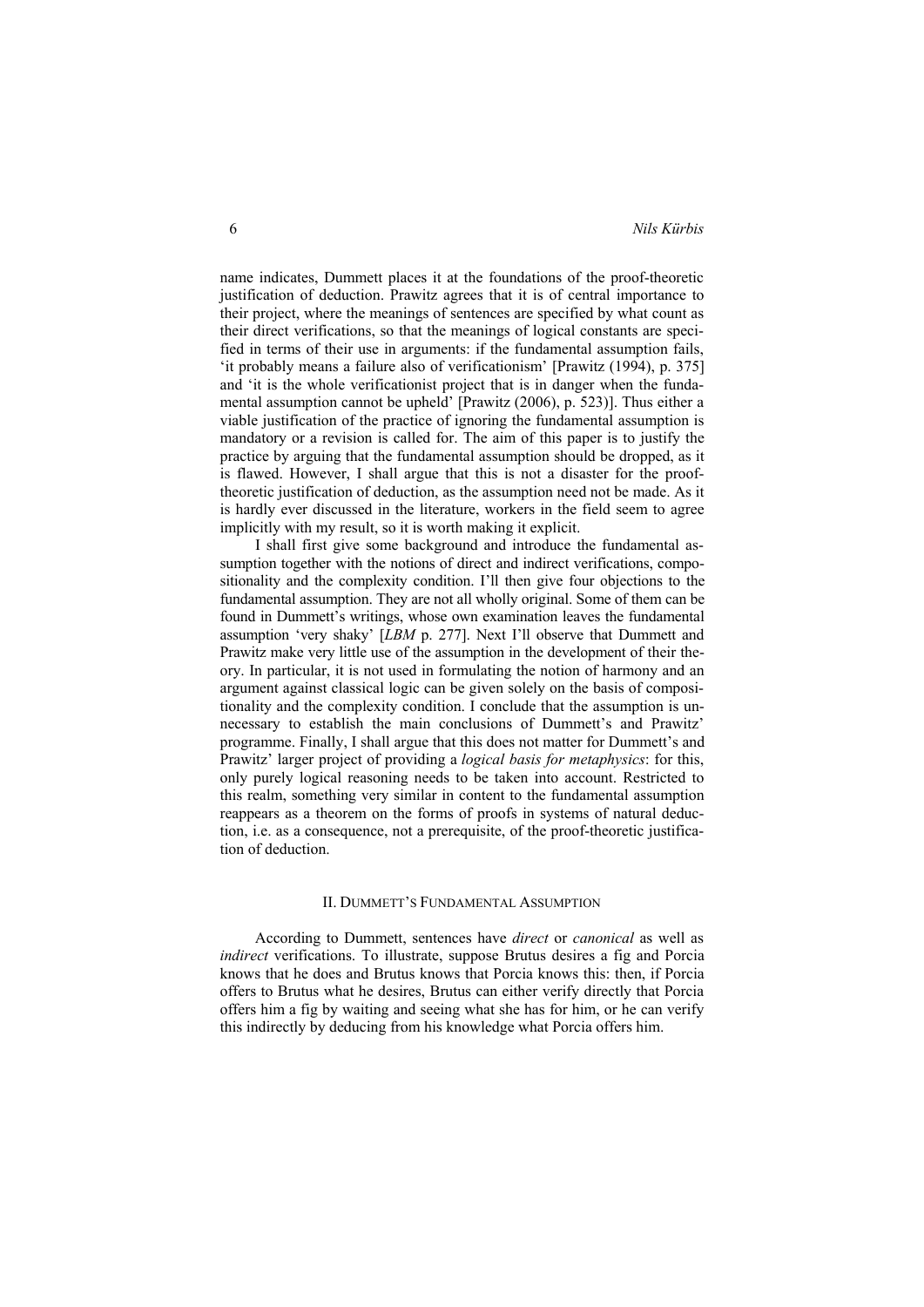Direct verifications are linked to core uses of the expressions occurring in the sentence, whereas indirect verifications are further removed from them. '[Indirect verifications] will include deductive arguments involving sentences of an unbounded degree of complexity. It is this that requires us to distinguish between direct and indirect verifications of a statement, or, in mathematics, between canonical proofs and demonstrations of a more general kind. A direct verification of a statement is one which proceeds in accordance with the composition of the sentence by means of which it is expressed [...] When direct verification involves deductive reasoning, this reasoning must always proceed from less complex premises to a more complex conclusion' [*LBM* p. 229].

Indirect verifications of sentences have to be shown to be valid relative to direct ones: for any indirect verification, there must be a direct one. If this is not the case, it interferes with the partial ordering that *dependence of meaning* imposes on the language, as then the indirect verification licenses a use of the sentence not in accordance with its place in the ordering. Dependence of meaning is a relation Dummett takes to hold between sets of expressions based on the observation that 'the understanding of a word consists in the ability to understand characteristic members of a particular range of sentences containing that word' [*LBM* p. 225]. This leads to the *principle of compositionality*, which 'requires that the relation of dependence between [sets of] expressions and [sets of] sentence-forms be asymmetric' [*LBM* p. 223]. The qualification 'sets of' is needed because there may be collections of expressions that can only be learned simultaneously — Dummett mentions simple colour words like 'yellow', 'red', 'green', 'blue'. These however must form surveyable sets. Dependence of meaning has to have an end somewhere and can neither proceed *ad infinitum* nor in a circle. A compositional meaningtheory employs the relation of dependence to impose a partial ordering on the expressions of the language, which exhibits how the language is learnable step by step.

It is not easy to give a precise general characterisation of the distinction between direct and indirect verifications. But some such distinction is certainly motivated by compositionality. We may grant at least the following: even though there may not be obvious *positive* criteria for what counts as a direct verification of a sentence, there are reasonable and workable *negative* criteria for when something does not. We can agree with Dummett that a very elaborate argument for a very simple sentence, for instance, counts as an indirect verification, even though we may not be so sure what its direct verification is. 'A Case of Identity' in *The Adventures of Sherlock Holmes* contains a good example. I'm not sure what counts as a direct verification of the claim 'Mr Hosmer Angel is Mr James Windibank in disguise', but Holmes' later explanation to Watson surely does not: '"Well, of course it was obvious from the first that this Mr. Hosmer Angel must have some strong object for his curious conduct [of proposing to Windibank's step-daughter, exacting vows of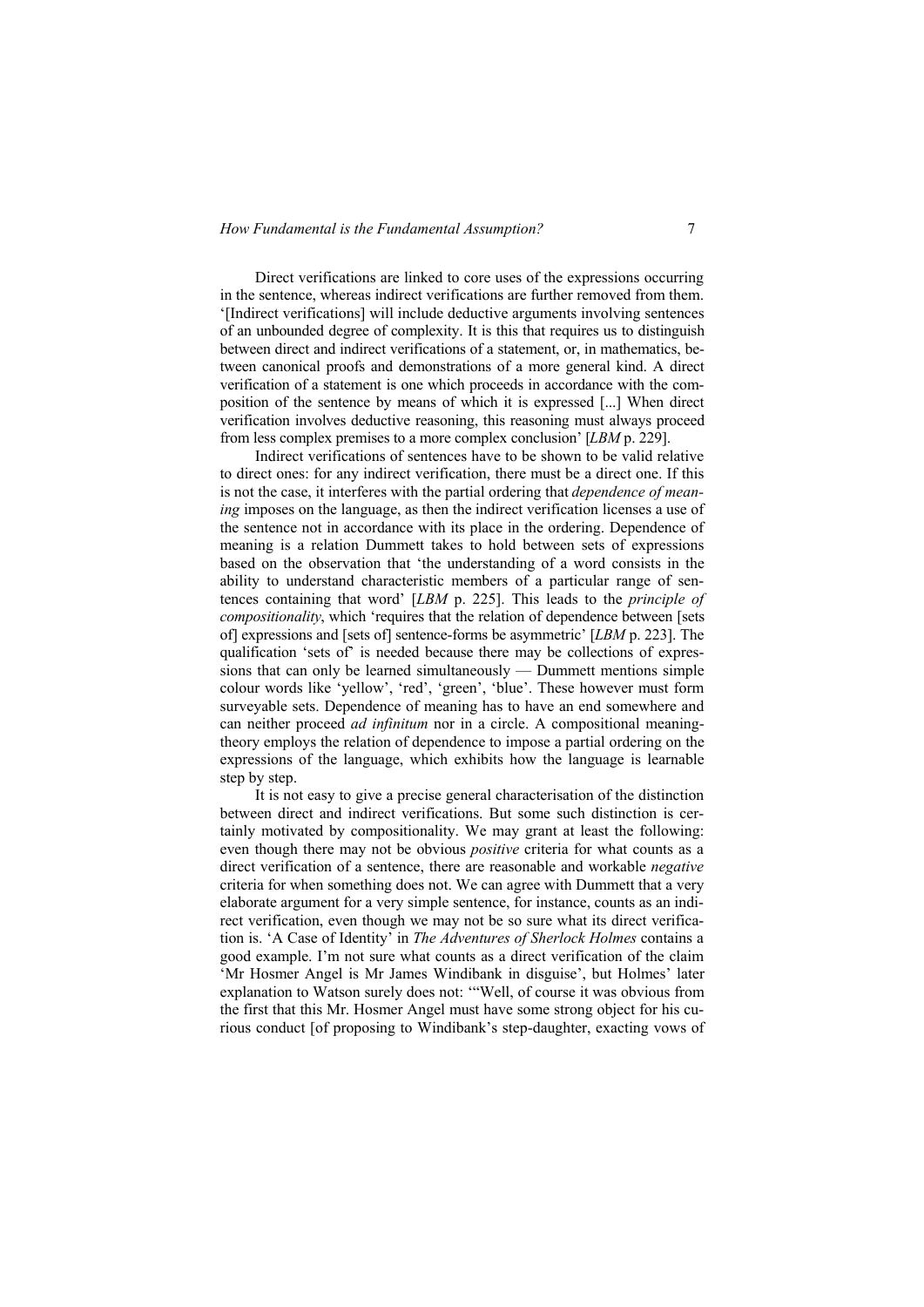fidelity from her, come what may, and disappearing the morning of the wedding after having alluded that something might happen to him], and it was equally clear that the only man who really profited by the incident, as far as we could see, was the stepfather. Then the fact that the two men were never together, but that the one always appeared when the other was away, was suggestive. So were the tinted spectacles and the curious voice, which both hinted at a disguise, as did the bushy whiskers. My suspicions were all confirmed by his peculiar action in typewriting his signature, which, of course, inferred that his handwriting was so familiar to her that she would recognise even the smallest sample of it. You see, all these isolated facts, together with many minor ones, all pointed in the same direction." – "And how did you verify them?" – "Having once spotted my man, it was easy to get corroboration. I knew the firm for which this man worked. Having taken the printed description, I eliminated everything from it which could be the result of a disguise — the whiskers, the glasses, the voice, and I sent it to the firm, with a request that they would inform me whether it answered to the description of any of their travellers. I had already noticed the peculiarities of the typewriter, and I wrote to the man himself at his business address asking him if he would come here. As I expected, his reply was typewritten and revealed the same trivial but characteristic defects. The same post brought me a letter from Westhouse & Marbank, of Fenchurch Street, to say that the description tallied in every respect with that of their employee, James Windibank. *Voilà tout*!" The verification can only be indirect, as understanding the concept of being in disguise it is not necessary to know anything about family relations, typewriters or wine merchants of Fenchurch Street.

Be that as it may, the difficulties surrounding the general case need not deter Dummett in the proof-theoretic justification of deduction. Restricted to the special case of the logical constants, the distinction between direct and indirect verification seems reasonably clear: 'the introduction rules for a logical constant **c** represent the direct or canonical means of establishing the truth of a sentence with principal operator **c**' [*LBM* p. 252]; verifications proceeding otherwise are indirect. The *fundamental assumption* now is that 'if we have a valid argument for a complex statement, we can construct a valid argument for it which finishes with an application of one of the introduction rules governing its principal operator' [*LBM* p. 254]. Employing the distinction between direct and indirect verifications as applied to logical constants, it says that for every indirect verification of a sentence  $\delta AB$  we can find a direct one. Accordingly, Dummett presents the fundamental assumption as a requirement following from the thesis that the introduction rules for a logical constant define its meaning.

Another motivation for making the fundamental assumption is a relation between it, compositionality and the *complexity condition*. 'The minimal demand we should make on an introduction rule intended to be self-justifying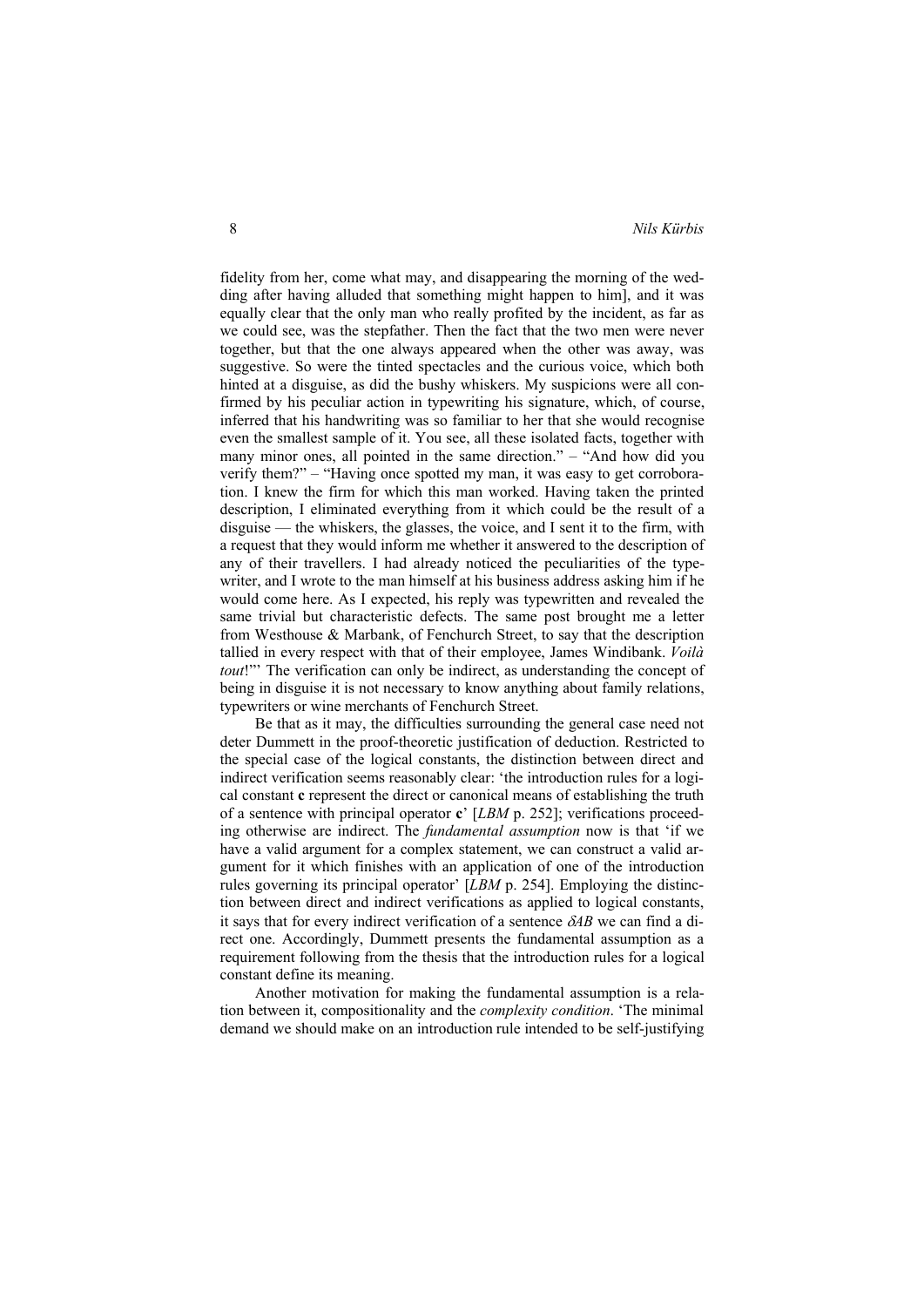is that its form be such as to guarantee that, in any application of it, the conclusion will be of higher logical complexity than any of the premises and than any discharged hypothesis' [*LBM* p. 258]. The complexity condition ensures that the compositionality of the logic-free fragment of the language is kept intact after adding the logical constants. Thus, given an argument for *A*, by the fundamental assumption there always is an argument for *A* that proceeds according to its composition in a trivial, meaning-theoretically uninteresting sense––meaning no more than that it proceeds according to the way *A* is composed from its sub-sentential expressions. But this does not exclude that sentences are invoked in the argument that are of larger complexity than *A* — the fundamental assumption alone does not exclude introduction rules from having premises more complex than the conclusion. However, if the rules governing the logical constants satisfy the complexity condition, there is a verification that proceeds according to its composition in a substantial sense: this argument for *A* does not invoke sentences of higher complexity than *A* in any of its subarguments.

I need to dispose of a possible misunderstanding. It might be objected that the fundamental assumption is ridiculous, if it is an assumption about the form of deductions, as it would then entail that if  $\Gamma \vdash A \lor B$ , then  $\Gamma \vdash A$  or  $\Gamma \vdash B$ . For if there is a deduction of  $A \vee B$  from  $\Gamma$ , then, by the fundamental assumption, there is a deduction of  $A \vee B$  from  $\Gamma$  which ends with a step by disjunction introduction. This rule has two forms: 'from *A* to infer  $A \vee B$ ' and 'from *B* to infer  $A \vee B'$ . Hence by removing the last step from the deduction, either a deduction of *A* or a deduction of *B* from  $\Gamma$  could be constructed. But this cannot be correct. For there is a deduction of  $A \vee B$  from  $A \vee B$ , and there should be neither a deduction of *A* from  $A \vee B$  nor one of *B* from  $A \vee B$ . So the fundamental assumption is absurd. The misunderstanding is that the fundamental assumption is *not* applied to deductions, but to *supplementations* of arguments which are 'the result of replacing any complex initial premise by a canonical (sub)argument having that premise as its final conclusion' [*LBM* p. 255]. Here 'argument' is a notion slightly more general than 'deduction' as ordinarily used. The details need not concern us here, but arguments may contain steps by 'boundary rules' which allow the derivation of atomic sentences from other atomic sentences [*LBM* pp. 254f]. It is worth noting at this point, though, that two versions of the fundamental assumption can be extracted from Dummett's writings. Initially Dummett introduces the version given a few paragraphs earlier. Soon afterwards, however, he writes that 'the fundamental assumption is that, whenever we are entitled to assert a complex statement, we could have arrived at it by means of an argument terminating with at least one of the introduction rules governing its principal operator' [*LBM* p. 257], which seems to restrict it to arguments with premises we know to be true. Employing this second version of the fundamental assumption, what counts as an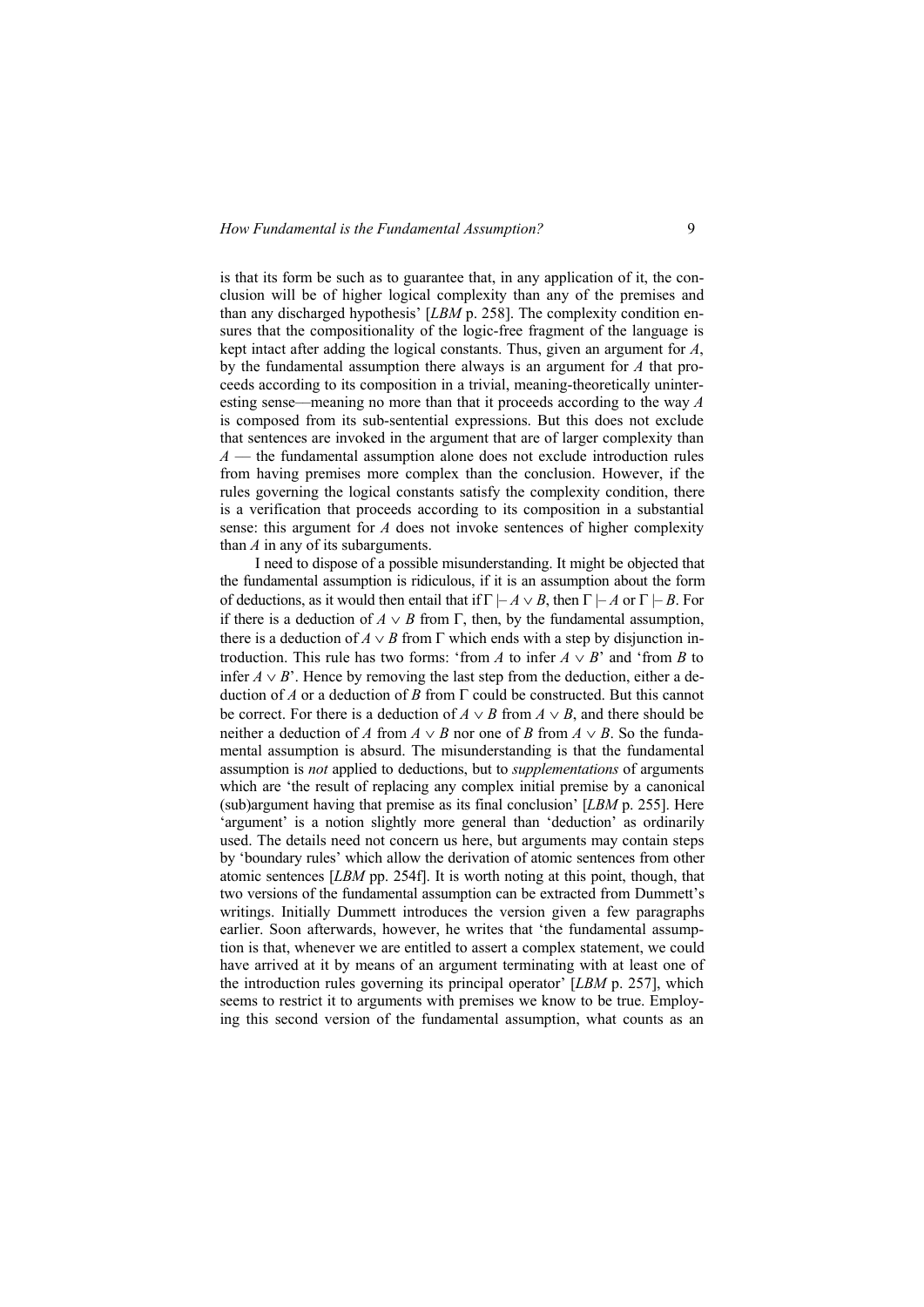'argument' has to be compared to  $-A$  rather than to  $\Gamma \vdash A$ . Although this may just be a slip of the pen, I shall suggest at the end of this paper that it is best to apply the fundamental assumption only to proofs of theorems, rather than deductions in general.

When correctly applied, the fundamental assumption does not lead to logical absurdities. There are, however, other, substantial reasons against making it, as I shall show in the next section.

# III. FOUR OBJECTIONS TO THE FUNDAMENTAL ASSUMPTION

1. As the fundamental assumption favours *introduction* rules as giving the meanings of logical constants, applied to the case of disjunction this introduces a genuinely anti-realist thought: that a disjunction can only be asserted if we could also assert one of its disjuncts. This should be an illegitimate move if the aim is to establish which logic is the correct one *independently* of any prior postulations in favour of realism or anti-realism. Dummett concedes that for some constants it is more natural to view their meanings as determined by their elimination rules –– arguably, disjunction is one of them. So the neutral approach is to reserve judgement as long as possible regarding the question whether it is the introduction or the elimination rules which define the meaning of a constant and to see whether neutral grounds can be given to decide this question. Dummett has not formulated a suitable converse of the fundamental assumption in case it is the elimination rules that determine the meanings of logical constants. Although he acknowledges this to be an option, Dummett does not consider it in detail, and what he has to say about such an approach is much less specific than the development of his favoured one. It is even less clear how the fundamental assumption and its converse would have to be applied in case we adopt an approach in which the meanings of some constants are determined by their introduction rules and of others by their elimination rules, but again, Dummett does not exclude this option.

2. There is a problem with the generality of the fundamental assumption. The argument for why it is considered necessary if the meanings of the logical constants are defined by their introduction rules is the following. Suppose a sentence  $\delta AB$  cannot be verified by the application of an introduction rule for  $\delta$ , but only by the application of an elimination rule for another logical constant  $\varepsilon$ . In order to command a full understanding of  $\delta$  – to be able to make all the uses of it one is entitled to make – the speaker has to understand  $\epsilon$ . Hence the meaning of  $\delta AB$  is not determined completely by the meanings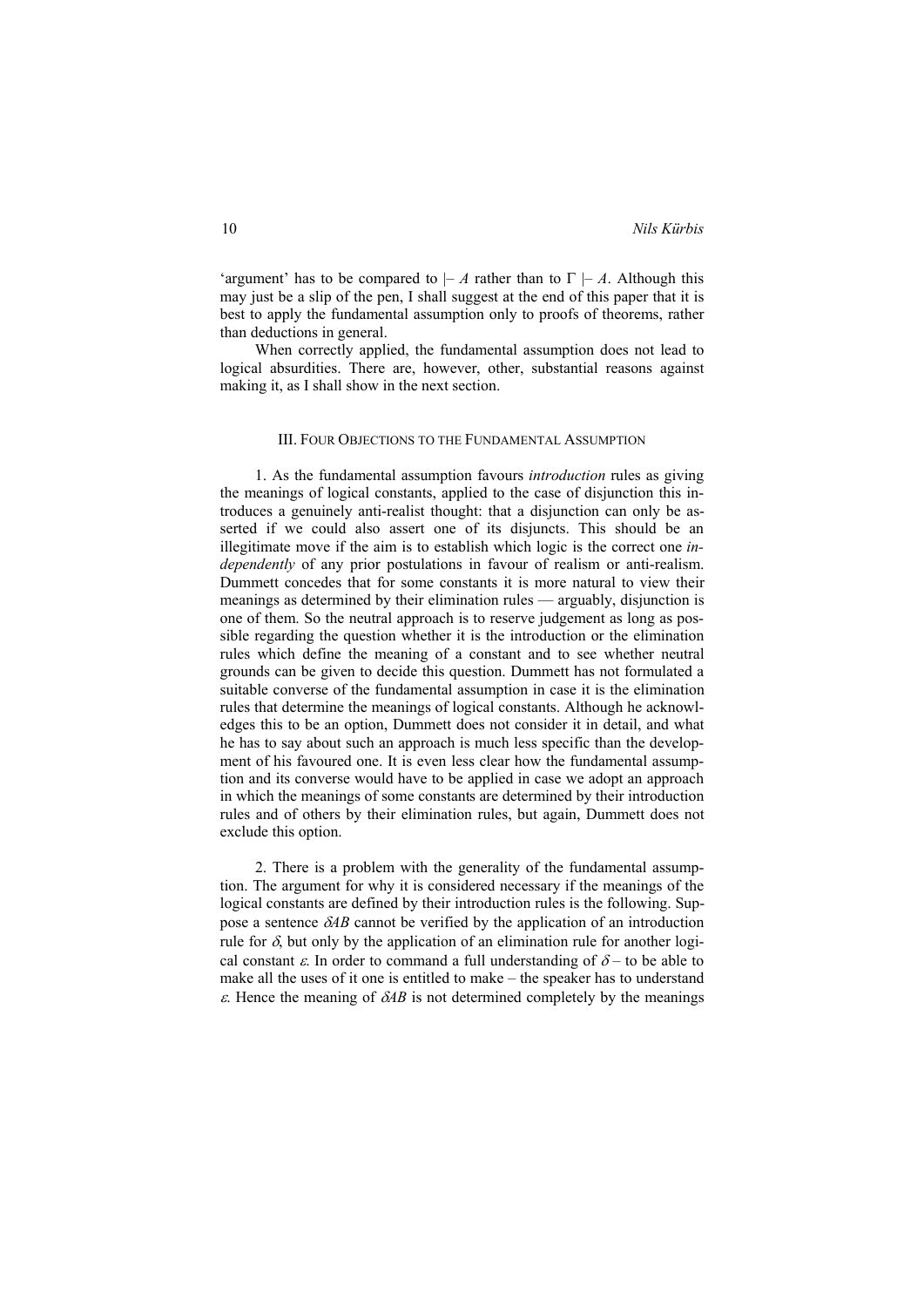of *A*, *B* and the introduction rule for  $\delta$ , which accordingly does not determine the meaning of  $\delta$  completely.

This argument is cogent if *A* and *B* are atomic sentences. It also generalises to complex *A* and *B if*  $\varepsilon$  *does not occur in them*. It is not plausible, however, that it generalises any further than that. If  $\varepsilon$  occurs in  $\delta AB$ , then a specification of the meaning of  $\delta AB$  appeals to a specification of the meaning of  $\varepsilon$  and understanding  $\delta AB$  requires an understanding of  $\varepsilon$ . But then a verification of  $\delta AB$  ending with an application of an elimination rule for  $\varepsilon$  would only employ the conceptual resources already required for understanding  $\delta$ *AB*. Understanding a logical constant is a general capacity. So if I understand a logical constant, I can be expected to apply the rules governing it in all cases where I also understand all the other expressions occurring in the sentences it connects. Thus the partial ordering dependence of meaning imposes on the language would not be endangered, if, by hypothesis, I understand all the subsentential expressions of  $\delta AB$ , even if its canonical verification ended with an application of an elimination rule for  $\varepsilon$ . If this correct, then the fundamental assumption is badly motivated because it is too general.

3. The fundamental assumption is only as clear as is the distinction between direct and indirect verifications. At first glance, in contrast to its application to other expressions of the language, the distinction seems admirably clear when applied to the logical constants. But Dummett concedes that we are sometimes justified in asserting  $A \vee B$  without having any means of retrieving which of *A* or *B* is assertible. Dummett gives two examples. We may be able to infer 'That is either a boy or a girl over there' from 'That is a child over there', where 'the disjunctive conclusion was not arrived at by "or" introduction, and may well not have been able to be on the basis of the observation actually made. […] Hardy may simply not have been able to hear whether Nelson said, "Kismet, Hardy" or "Kiss me, Hardy", though he heard him say one or the other: once we have the concept of disjunction, our perceptions themselves may assume an irremediably disjunctive form' [*LBM* p. 267]. Thus, not only does Dummett concede that we may derive disjunctive sentences without applying disjunction introduction, he goes as far as to acknowledge that it is possible to verify a disjunction *directly* without verifying either of its disjuncts. Dummett does not discuss any other logical constants in this context, but something analogous may plausibly be the case with negation: can't I infer 'This is not red' from 'This is green' or perceive directly that the wine is not in the fridge without having to derive an absurdity from contrary assumptions?

The upshot of this is that it is not the case that, for any logical constant, every direct verification of a sentence  $A*B$  needs to end with the application of an introduction rule for  $\ast$ . This makes the distinction between direct and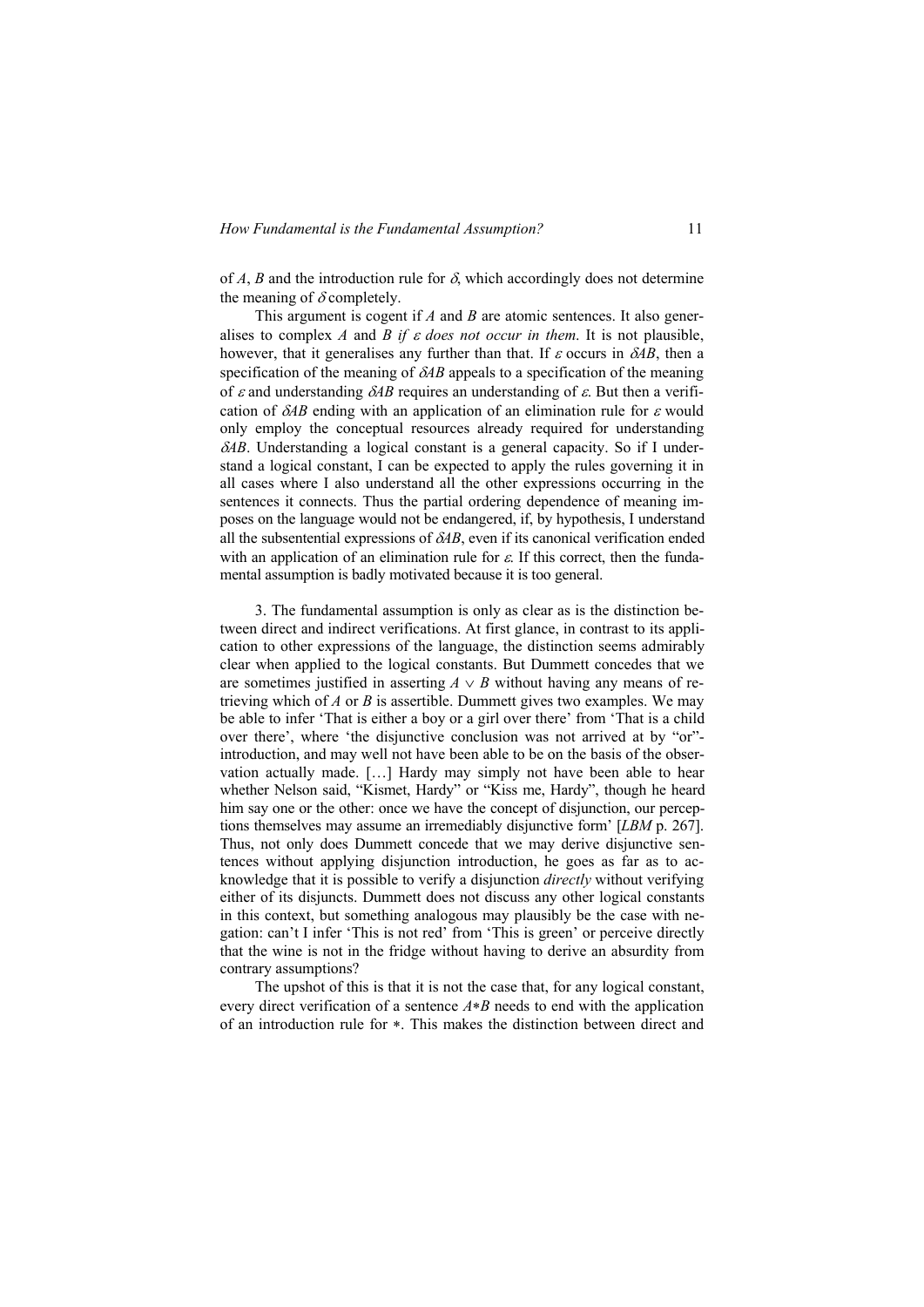indirect verifications problematic even in the special case of the logical constants, and obviously this undermines the fundamental assumption: if it is not the case that only those verifications of a complex sentence count as direct which end with an application of an introduction rule for its principal connective, then the fundamental assumption is false.

Dummett's response to this problem is to claim that we are not concerned with *actual* verifications, but only with *potential* ones by a suitably placed observer. This response leads to my next objection to the fundamental assumption.

4. According to Dummett, the fundamental assumption needs to be interpreted in a suitable way. He concedes that 'what underpin the fundamental assumption are considerations that are not themselves proof-theoretic but are in a broad sense semantic: we are driven to invoke some notion of *truth*' [*LBM* p. 269]. Thus the fundamental assumption leads away from a purely proof-theoretic justification of deduction, which is not a bad thing, as it is implausible that no notion of truth enters it at all. Dummett needs to ensure that even if we are not *actually* in a position to proceed according to the fundamental assumption, an argument with a complex conclusion may nonetheless be valid. So the fundamental assumption needs to be interpreted in a suitable way: every complex sentence *could have* been verified by an application of an introduction rule for its principal connective by a suitably placed observer, who then *could have* produced a canonical argument for the sentence in question, even though *we* are not actually in a position to do so. In general, such an observer need not only be suitably placed, but also endowed with suitable powers, as such an observer would have to be able to, for instance, decide whether a very large number is either odd or even, so as to be able to produce a canonical argument for the statement that it is. Let's call such an observer 'ideal'. Then, if an argument is valid, an ideal observer could have produced a canonical argument for its conclusion.

A realist, who accepts classical logic, would have to hold that an ideal observer can verify every proposition or its negation. But according to Dummett, this cannot be justified merely by appeal to the powers of an ideal observer. The laws validated by the proof-theoretic justification of deduction 'remain invariant under considerable variation in the interpretation of the fundamental assumption, because it will still serve to validate them by the proof-theoretic justification procedure, without the need for further assumptions. When the strong realist interpretation is adopted, however, the situation changes: not all laws can any longer be validated by proof-theoretic means, because their validity depends not only on the fundamental assumption but on the further assumption of bivalence' [*LBM* p. 271]. Whether a proposition can be verified does not depend on anyone's capacities, but only on the proposition and what it is about. Take Dummett's example of Jones, who's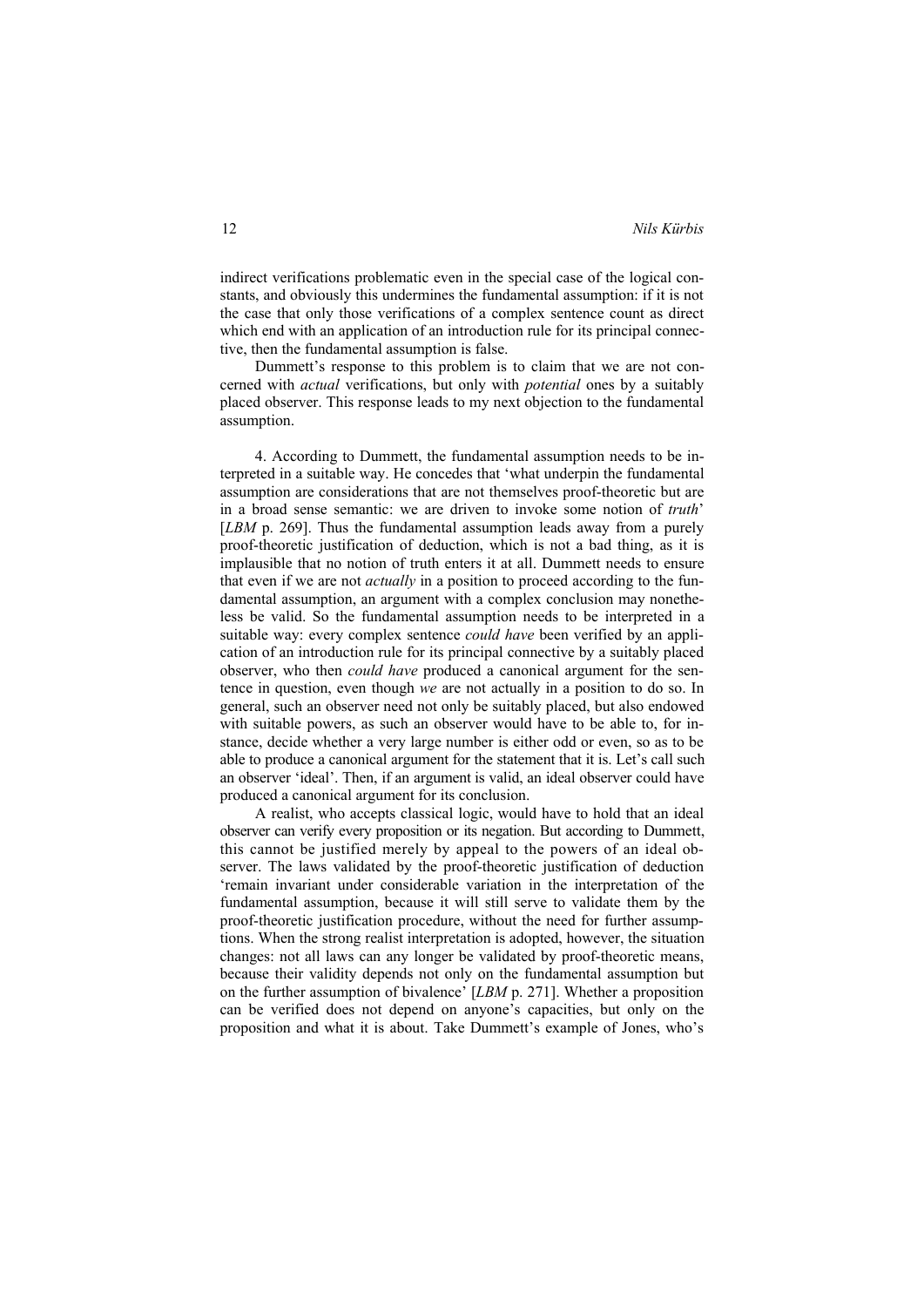dead now and has never been in a situation where he could have shown bravery. If we don't assume bivalence, we have no reason to assume that even the ideal observer will come up with an answer to the question whether Jones was brave. If Jones' actions leave that question open, we have no reason to believe that 'Jones is brave' is determinately either true or false, unless we assume the principle of bivalence. Similarly for Goldbach's Conjecture, for instance. Unless we accept bivalence, why should we exclude the option that mathematical reality leaves it undetermined whether every even number is the sum of two primes? Thus, even if we introduce the notion of an ideal observer to give a suitable interpretation of the fundamental assumption, according to Dummett the proof-theoretic justification of deduction still does not validate classical logic.

This line of argument, however, is dependent on what capacities we allow the ideal observer to have. Classicists and intuitionists agree that there are only two truth values, i.e. true or false. They disagree over whether every proposition determinately is one of the two. We can follow Dummett and exclude the option of there being more than two truth values as of relatively minor significance: 'A meaning-theory which substitutes, for the two-valued semantics, a finitely many-valued one represents a very trivial variation of this: we have merely been provided with a slightly more complicated mechanism for determining the truth or otherwise of a complex sentence in accordance with its composition from the subsentences. In such a semantic theory, truth, as we have been using this notion, corresponds to having a designated value' [*LBM* p. 305]. The difference between realists and anti-realists relies on there being propositions to which we are in no position to attach a truth value. For the anti-realist, the world is underdetermined: there are, in a sense, gaps in reality. But we are in no position to recognize any gaps: to assume that we can implies a contradiction, because we would then be in a position to recognise that it can never be verified and never be falsified, in which case it would be neither true nor false, which is impossible. All we can do is note that, as things stand, certain propositions have as yet neither been verified nor falsified. We cannot exclude the possibility that we will be in a position to decide these propositions. The question now arises what the ideal observer is able to do with a proposition to which we cannot attach a truth value. Assuming that no proposition can be neither true nor false, he wouldn't be able to recognise a gap in reality either. But why should we go for the option that the ideal observer is in the same position that we are in? In the case of Goldbach's Conjecture, why can't we allow the ideal observer to be able to complete the infinite task of checking each even number whether it is the sum of two primes? In the Jones case, why can't we allow the ideal observer to have *scientia media* or sufficient powers of counterfactual reasoning to be able to determine what Jones would have done had he been in a situation where he could have acted bravely? A realist may not have a problem with attributing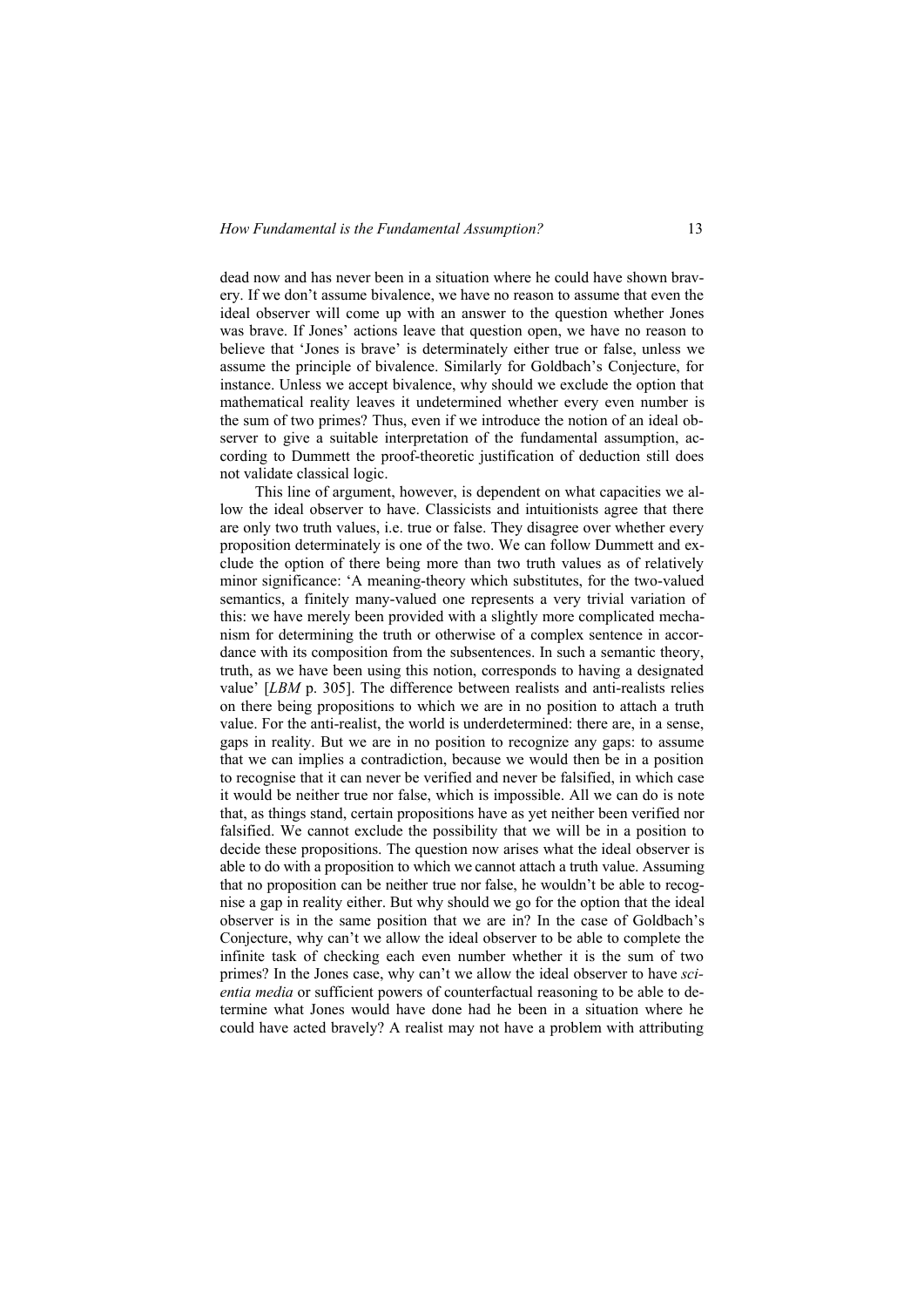such powers to the ideal observer; the anti-realist obviously would. But how are we to decide the question which position to take? It seems as if each position favours an account of the powers of the ideal observer suitable to its metaphysics. Put slightly differently, both the realist and the anti-realist agree that what the ideal observer could have verified extends our own recognitional capacities *ad infinitum*. But they disagree over what this means. The anti-realist insists we restrict ourselves to the potential infinite: the ideal observer's capacities extend our actual capacities in an arbitrarily large finite way, so that even the ideal observer cannot complete infinite tasks. The realist insists that we can allow the extension of our capacities by an actually infinite amount, so that the ideal observer can complete infinite tasks. The antirealist will say that we cannot conceive of an actual infinite, the realist will say that we can. But the proof-theoretic justification of logical laws is not the place to decide that question, and so introducing the ideal observer doesn't help.

It is worth noting that in a later book, Dummett entertains the possibility that intuitionist logic is, as it were, the logic of our limitations: 'we cannot consistently envisage there being any such gap in a particular case; this would be to envisage a proposition's being neither true nor false, and this would be a contradictory supposition. […] God can know where a gap in reality occurs, by knowing neither the truth nor the falsity of some proposition; he has available to him a negation which is not available to us. It might therefore be urged that the logic of God's thought, a logic to whose application we cannot attain, is a three-valued, rather than a classical, one' [Dummett (2004), p.96]. Thus, if we allow the ideal observer to have the powers of verification Dummett here attributes to God, and we stick to the assumption that no proposition is neither true nor false, it follows that every proposition is either true or false. It is not so much the principle of bivalence that is at issue, rather, it is the principle both classicists and intuitionists agree on, that no sentence can be neither true nor false, plus which capacities of surveying what can be verified we can attribute to the ideal observer.

The appeal to an ideal observer in order to interpret the fundamental assumption, then, is problematic. Realists and anti-realists will assume the ideal observer to have capacities suitable to their respective notions of truth, i.e. metaphysics. We have not been given any criteria for deciding which notion of an ideal observer is the correct one. Evoking the ideal observer in the interpretation of the fundamental assumption results in placing metaphysical and epistemological issues at the foundations of the proof-theoretic justification of deduction, which, as the aim is to provide a *logical basis for metaphysics*, is detrimental to the project. The fact that the fundamental assumption stands in need of interpretation, and the kind of interpretation required according to Dummett, makes it counterproductive, given the larger aim of Dummett's project.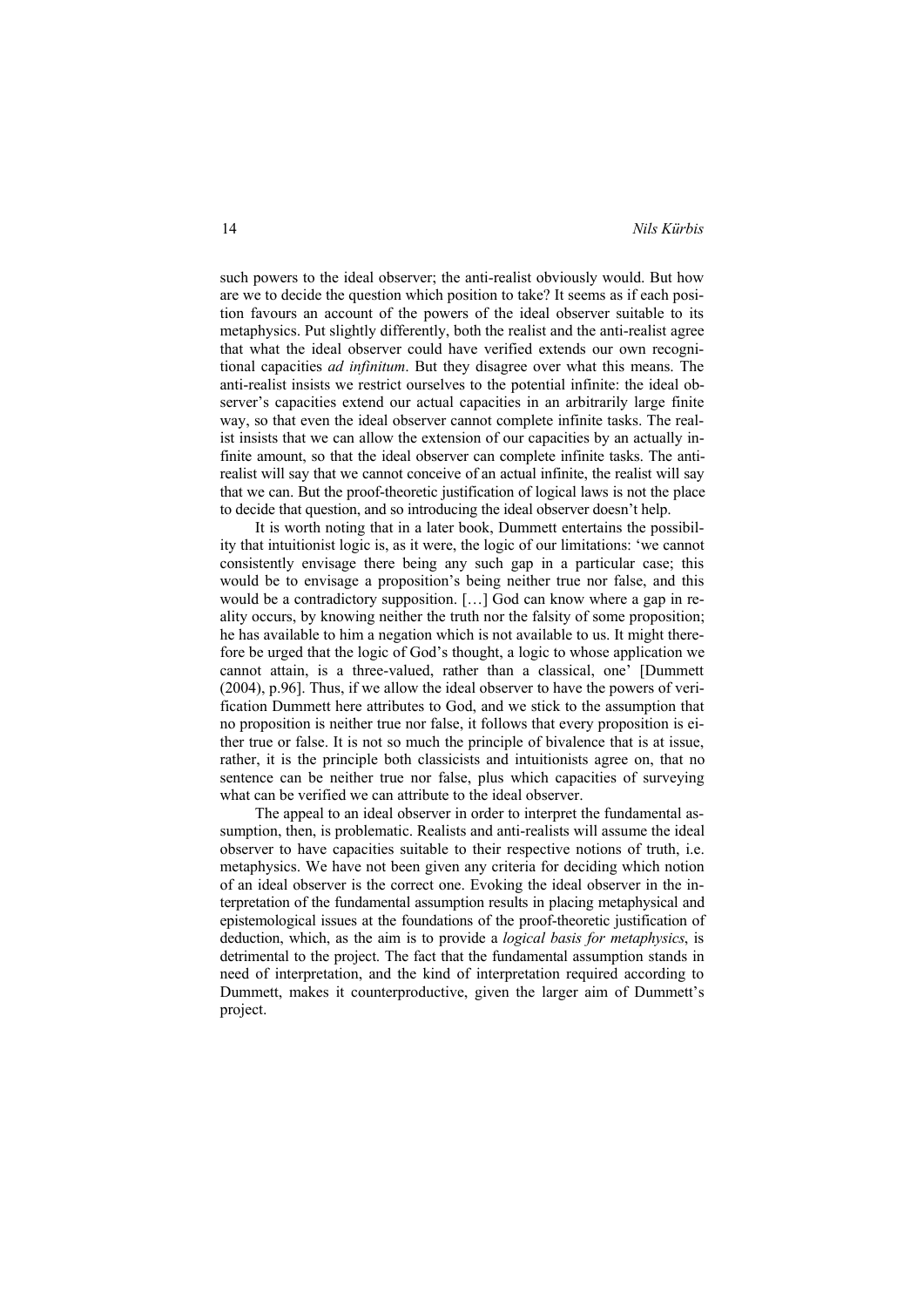### IV. DO WE NEED THE FUNDAMENTAL ASSUMPTION?

Thus, as the fundamental assumption favours introduction rules, it introduces anti-realist prejudices; it is too general to be plausible; Dummett himself admits that it is possible to know that a disjunction is true without being in a position to verify either disjunct; and the appeal to an ideal observer to remedy the last point is not workable as classical and intuitionist logicians won't agree on the capacity of such an observer. On the one hand, Dummett considers the fundamental assumption to be a prerequisite of the prooftheoretic justification of deduction, and he gives an initial definition of the notion of valid canonical argument on the basis of it [*LBM* pp. 259ff]. On the other hand, Dummett admits that the fundamental assumption points away from a purely proof-theoretic justification of deduction, and he is forced to relax the requirements of his definition of validity, as the fundamental assumption is strictly speaking false when applied to some constants [*LBM* pp. 265ff]. Hence it is worth asking if the proof-theoretic justification of deduction can do without the fundamental assumption. In fact, the fundamental assumption has not attracted much attention in the literature, which suggests that the interest of the proof-theoretic justification of deduction is independent of it. I think this is so for the following reasons.

The proof-theoretic justification of deduction consists of a formal project with a philosophical motivation. The formal project is to establish the normalisation of deductions: it is a requirement on a proof-theoretically justified logic that its deductions normalise. But normalisation proofs are independent of the fundamental assumption, because it does not introduce any new formal concepts and does not impose any restrictions on the forms of rules of inference. Although Prawitz thinks that the fundamental assumption is important philosophically, there is no formal equivalent of it in his work on normalization of proofs [Prawitz (1965)] and the fundamental assumption is not appealed to there. The philosophical motivation of normalisability is the demand that the rules of inference governing the logical constants be in harmony, i.e. that the grounds for asserting a proposition are in harmony with the consequences of accepting it. This requirement has the effect of excluding connectives like Prior's *tonk*, but is of more general importance. The motivation for demanding that deductions normalise and that detours through maximal formulas may be removed is the thought that applying logic to premises to derive conclusions should not result in more information than we already had, and all information contained in the premises should remain extractable from the conclusions drawn. As Dummett puts it, 'the requirement that this criterion for harmony be satisfied conforms to our fundamental conception of what deductive inference accomplishes. An argument or proof convinces us because we construe it as showing that, given the premises hold good according to our ordinary criteria, the conclusion must also hold *ac-*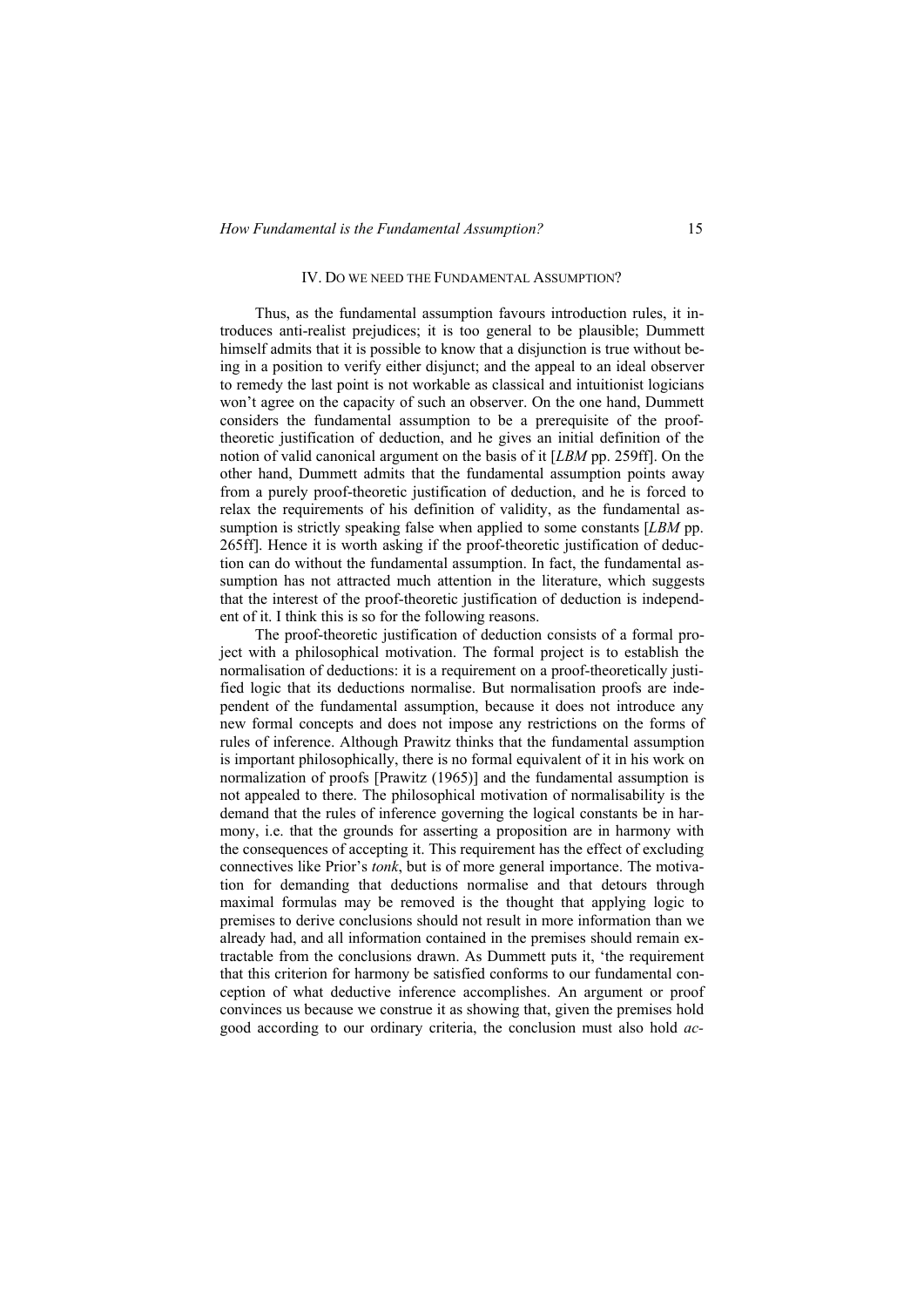*cording to the criteria we already have for its holding*' [*LBM* p. 219]. This view of the nature of deduction is again independent of the fundamental assumption. Harmony is a feature of rules of inference. The requirement of harmony imposes restrictions on the form of rules of inference: the introduction and elimination rules for a logical constant must match in such a way that the grounds for asserting a proposition by application of an introduction rule match the consequences that can be drawn from the proposition by an application of an elimination rule. Harmony between introduction and elimination rules is the basis of normalization of proofs, as harmony between introduction and elimination rules is shown to hold by establishing that there are procedures for removing maximal formulas from deductions. Thus this aspect of the proof-theoretic justification of deduction is independent of the fundamental assumption.

Contrast the fundamental assumption with the complexity condition. The complexity condition is the formal equivalent of compositionality and imposes restrictions on the forms of rules of inference. Although the rules for classical negation seem to exhibit a somewhat different shape from the intuitionist ones, that does not change the fact that classical logic normalises, if suitably formalised. To exclude classical logic from being a justified logic, some other considerations are needed. This can be achieved by appealing to compositionality. By compositionality, the meaning of  $\neg\neg A$  is dependent on the meaning of *A* and negation. It may happen that a sentence of a language where double negation elimination is employed can be verified *only* via its double negation. In such a case the move from  $\neg\neg A$  to A would contribute to the meaning of *A*, because it licenses uses of *A* not otherwise possible, as *ex hypothesi* no other verification is available. Hence the meaning of *A* would depend on the meaning of  $\neg\neg A$ . This is a circular dependence of meaning and hence, Dummett would claim, *A* cannot have a stable meaning at all. A speaker could not break into the circle and learn the meaning of *A*, which could have no place in the partial ordering that dependence of meaning imposes on the language. Of course, classical logic can be formulated with rules other than double negation elimination. But any such formulation will violate either the complexity condition or the restriction motivated by compositionality that there should be no circular dependence of meaning amongst the logical constants. Besides, it will remain the case that the verification of *A* will somehow make use of  $-A$ , hence the meaning of *A* depends on the meaning of  $\neg A$ , which in turn depends on the meaning of  $\neg$  and A, so that the circular dependence of meaning has not been avoided. For the argument to go through it is sufficient that double negation elimination is assumed to be valid, no matter whether it is a derived or primitive rule of inference. Again, the fundamental assumption has not been appealed to. Compositionality suffices. So the major result of the proof-theoretic justification of deduction, that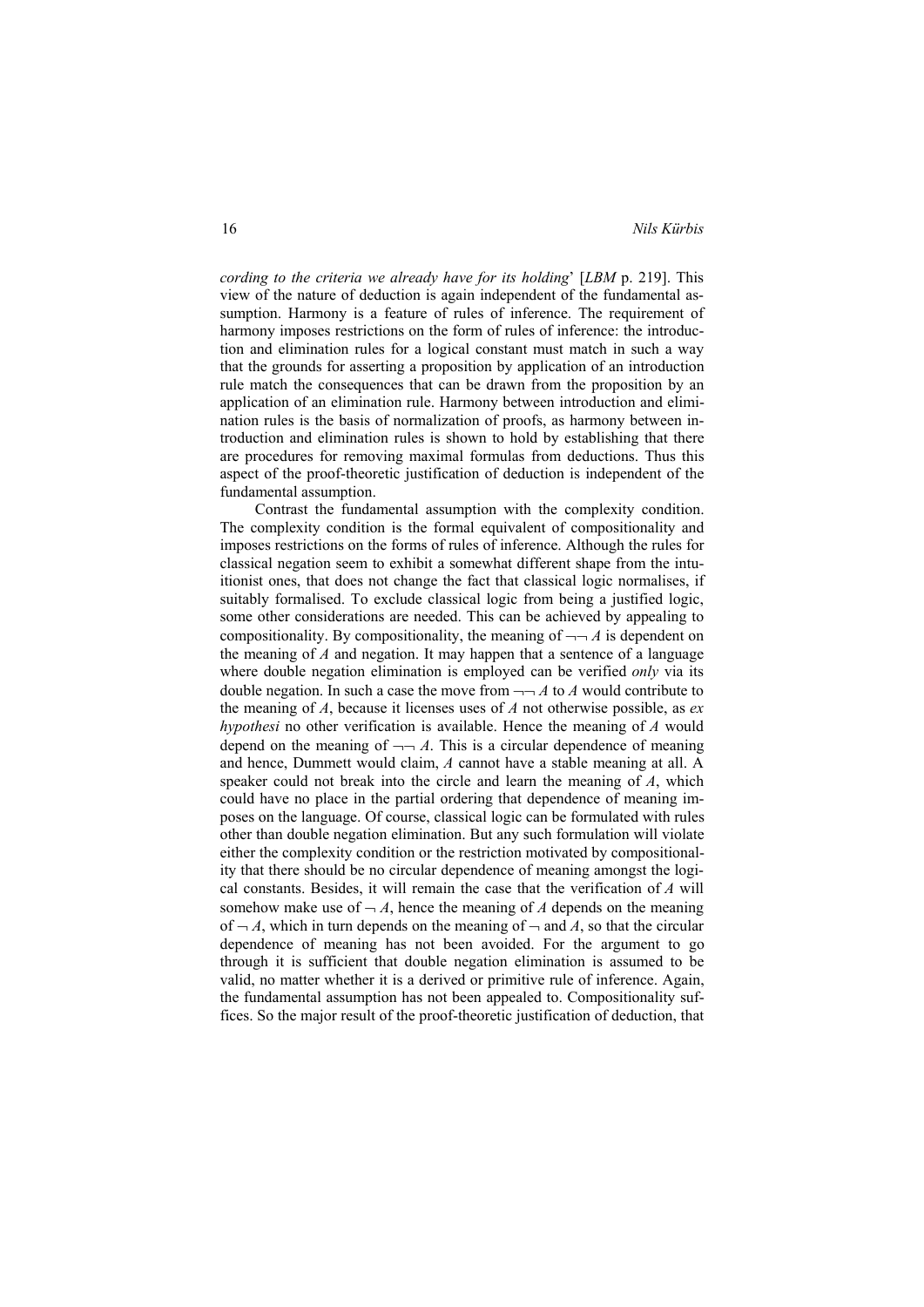only intuitionist, but not classical logic, turns out to be justified can be established without appeal to the fundamental assumption. $<sup>1</sup>$ </sup>

# V. TOWARDS A LOGICAL BASIS OF METAPHYSICS WITHOUT THE FUNDAMENTAL ASSUMPTION

According to Dummett, objections 3 and 4 arise when the fundamental assumption is applied to arguments in ordinary discourse for empirical propositions. The problems do not arise if applied to purely logical reasoning, i.e. proofs of theorems, because in this case it can be proved that something that looks very much like the fundamental assumption holds for suitably formulated systems:  $- A * B$  if and only if there is a proof of  $A * B$  that ends with an application of an introduction rule for  $\ast$ . This holds, for instance, for the systems of intuitionist and classical logic in [Prawitz (1965)]. Furthermore, this proof will only use rules of inference for connectives contained in  $A*B$ , so that objection 2 cannot arise either. Of course, this is not the fundamental assumption, as it is not an assumption at all. Rather, it is a consequence of a suitably formulated logic.

It is also possible to formulate a converse of the fundamental assumption in case it is the elimination rules that specify the meanings of the logical constants. In that case, we should be interested in showing whether something is a contradiction, i.e. not in the case where something follows from the empty set,  $-A$ , but rather in the case where the empty set follows from something,  $A \vdash$ , or rather  $A \vdash \bot$ , as this is what corresponds in a calculus of natural deduction to the  $A \models$  of a sequent calculus. We can call such a construction a refutation of a contradiction. In a suitably formulated system of classical or intuitionist logic, it can be proved that  $A \vdash \bot$  if and only if there is a proof in which begins with an application of an elimination rule to *A*.

Dummett thinks that it is necessary to make the fundamental assumption and apply it to arguments in general, not just proofs, as it is arguments for empirical propositions that we are normally engaged in in everyday reasoning. Dummett is concerned about the actual use speakers make of expressions, including the logical ones. Intuitionist implication and disjunction, for instance, do not accord well with the use of 'or' and 'if then' in ordinary discourse. We don't assert 'If *A* then *B*' just in case we are in possession of an argument that shows how an argument for *B* may be constructed from an argument for *A*, as reflection on, e.g., Dummett's own example 'If you enter this room, you'll die before nightfall' shows. Similarly we don't just assert '*A* or *B*' if we are in possession of a way of finding either an argument for *A* or one for *B*. To match the use of English 'or' and 'if then' with the use of intuitionist  $\vee$  and  $\supset$ , the fundamental assumption needs to be interpreted in the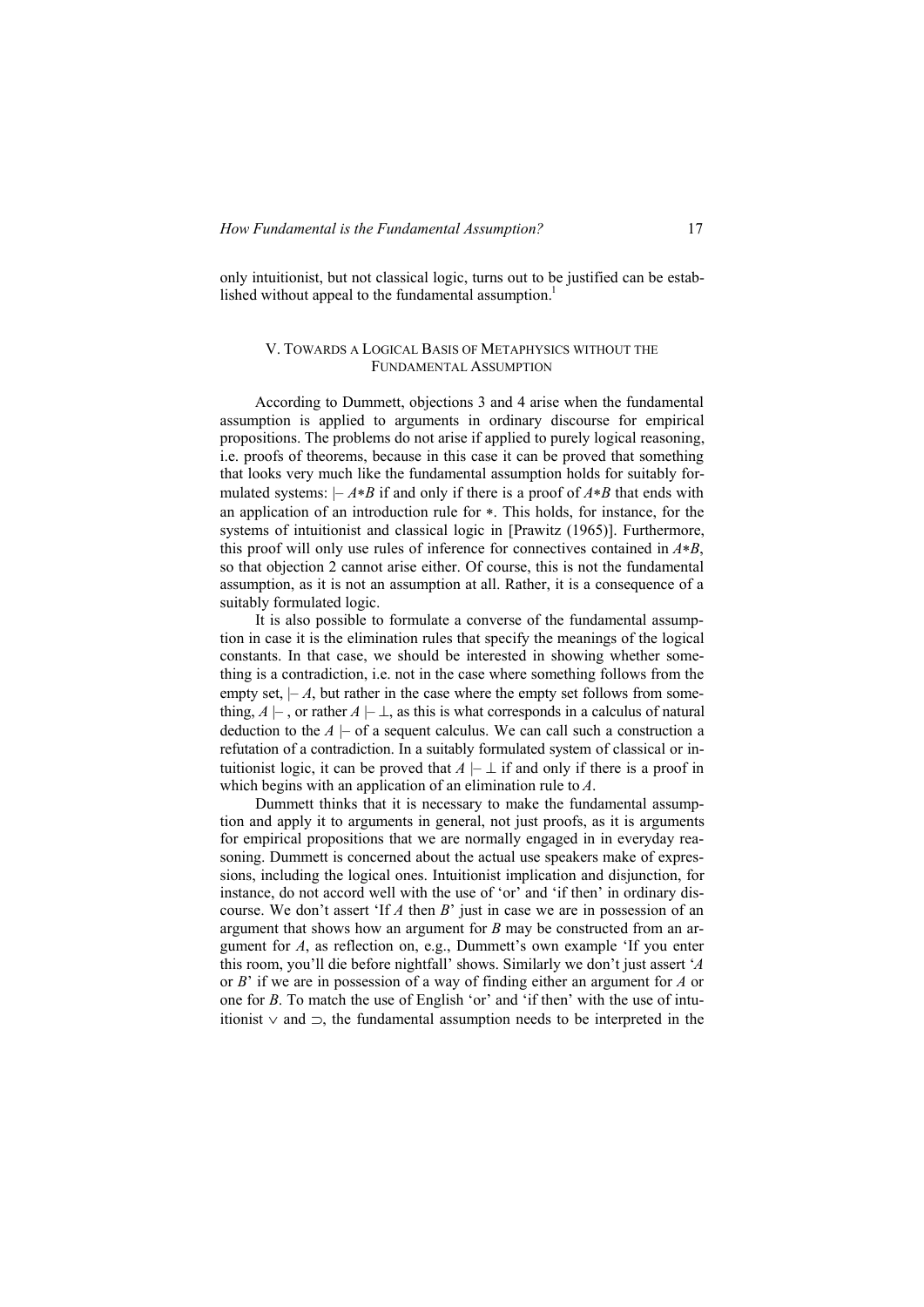way that gives rise to objections 3 and 4. It is, however, plausible that this concern with the use of 'or' and 'if then' in ordinary discourse is not well motivated. It may of course be an interesting question in how far the meanings of the logical constants of a system of natural deduction reflect the meanings of 'or', 'all', 'if-then' in natural language. But it is plausible that we do not need to take these complications into account: if the thesis is that the meanings of the logical constants are completely specified by the rules of inference governing them, then they may be given from scratch by those rules of inference. The logical constants of formal systems do not need to match up with any expressions of natural language at all. If the meanings of the logical symbols are given by their rules of inference, we do not need to look at ordinary discourse for a specification of their meaning and use: the rules are enough.

The complications with the fundamental assumption arise from taking into account arguments for empirical propositions. But metaphysics is not an empirical subject and it is not one that needs to be tied to everyday, ordinary reasoning. Of course, it would be desirable if metaphysics accords with untutored intuitions. But Dummett is a revisionist. He countenances the possibility that metaphysics will go against initial intuitions. Despite his revisionism, metaphysics should accord with untutored intuition, where there is no other basis for explaining what the terms of the metaphysician mean. For instance, if the metaphysician uses primitive terms in his theory that cannot be defined and have no analogue in ordinary language, the charge that we cannot understand him seems justified. But this problem cannot possibly arise in the case of a logical basis of metaphysics: the primitives, i.e. the logical constants, are defined entirely in terms of rules of inference. To provide a logical basis for metaphysics, it should suffice to account for purely logical reasoning: the complications arising from non-empirical reasoning are irrelevant to the project. The aim is achieved by the demand for harmony between introduction and elimination rules, normalisation of proofs and the complexity condition on rules of inference. Indeed, the metaphysical conclusion Dummett derives from his account of the justification of deduction is based on, not that certain inferences derived from some premises are invalid, but that  $A \vee A$  is not a theorem of intuitionist logic: anti-realism corresponds to the failure of that proposition being a theorem.

This is not to suggest that all there is to metaphysics is what we can read off the justified logic. If a system of metaphysics were formalised, it would presumably contain axioms of an extra-logical character. Whether the formal results that hold for the logic still hold for the whole system cannot be decided without actually having that system, except that any metaphysical axioms would have to be conservative over the logic. But as the prooftheoretic justification of deduction only gives the logical basis of metaphysics, the broad outline within which metaphysics is to be pursued, the latter requirement suffices to ensure the metaphysics is still anti-realist.